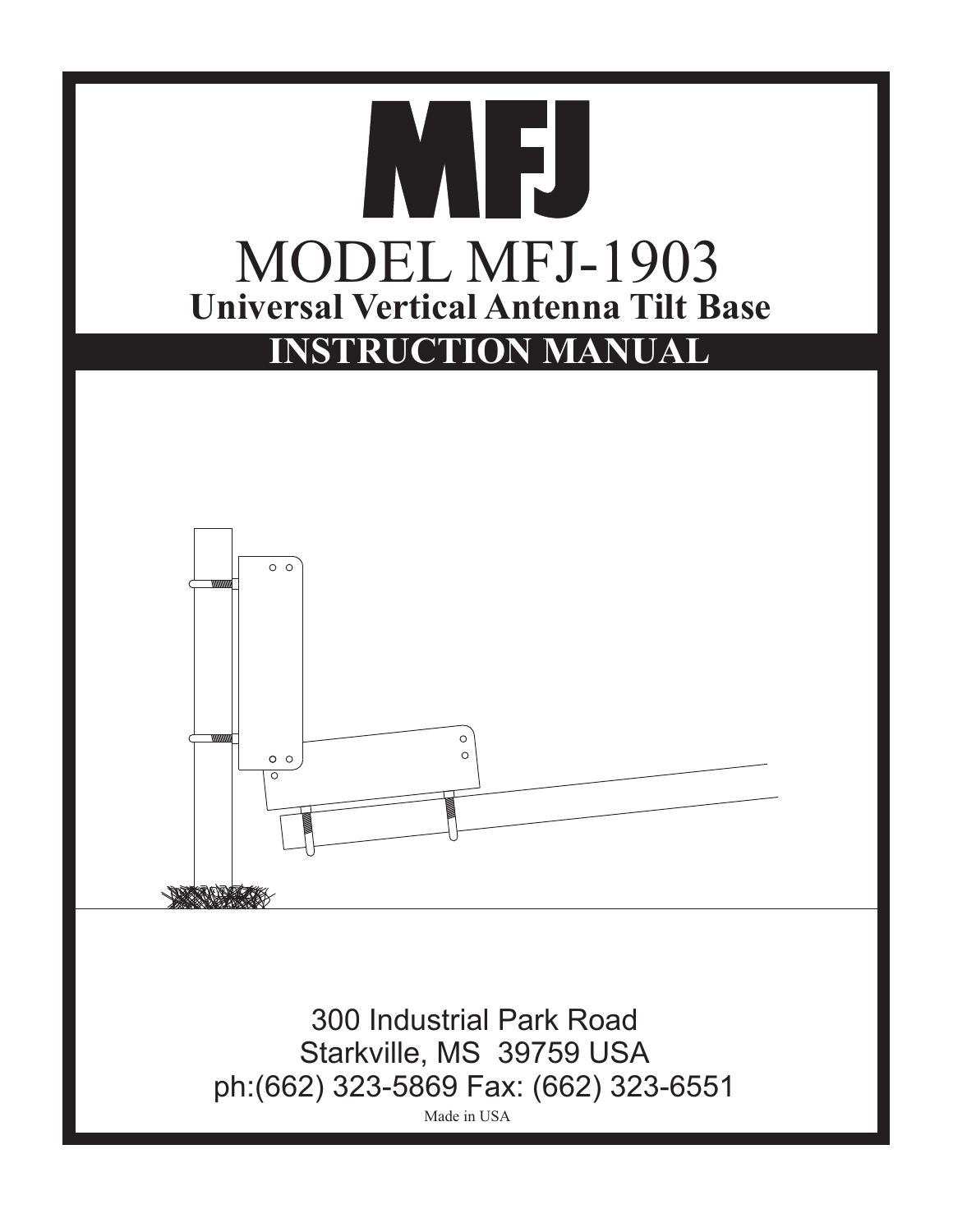## MFJ-1903 Tilt-Mount Instruction Sheet

Introduction: The MFJ-1903 Universal Vertical Tilt Base is designed to let you assemble and adjust your vertical antenna on the ground, then walk it up into its vertical operating position with safety and minimal effort. Made from rugged 1/8-inch aluminum plate, the MFJ-1903 features a pattern of pre-punched mounting holes that accept most common U-bolt sizes for antenna masts up to 2-1/4 inches in diameter. In addition, you can bolt many popular verticals using insulated base brackets directly to the MFJ-1903 swing plate without using U-bolts (Hy-Gain AV18VS, AV18AVQII, AV14AVQ, AV12 AVQ, DX-88, etc). The MFJ-1903 also provides spare bolt holes for connecting a ground rod or a radial system.

Installation Instructions: Before assembling your MFJ-1903, please check the parts list on page-2 to confirm that all listed items are included.

[ ] Find the two 2-1/4" U-bolts and 3/8" hardware. Attach the base bracket (wider of the two mounting plates) securely to your base support.

[ ] Find two 5/16" bolts and hardware. Attach the tilt bracket (narrower plate) to the base bracket's pivot point, as shown below. Do not over-tighten -- the tilt bracket should remain moveable.

[ ] Using your antenna's mounting hardware, install the support mast (or insulated bracket) onto the face of the tilt bracket.

[ ] After the antenna has been raised vertically into position, lock the tilt bracket to the base bracket using the remaining two 5/16" bolts and hardware. Check and re-tighten all hardware to ensure everything is tight.

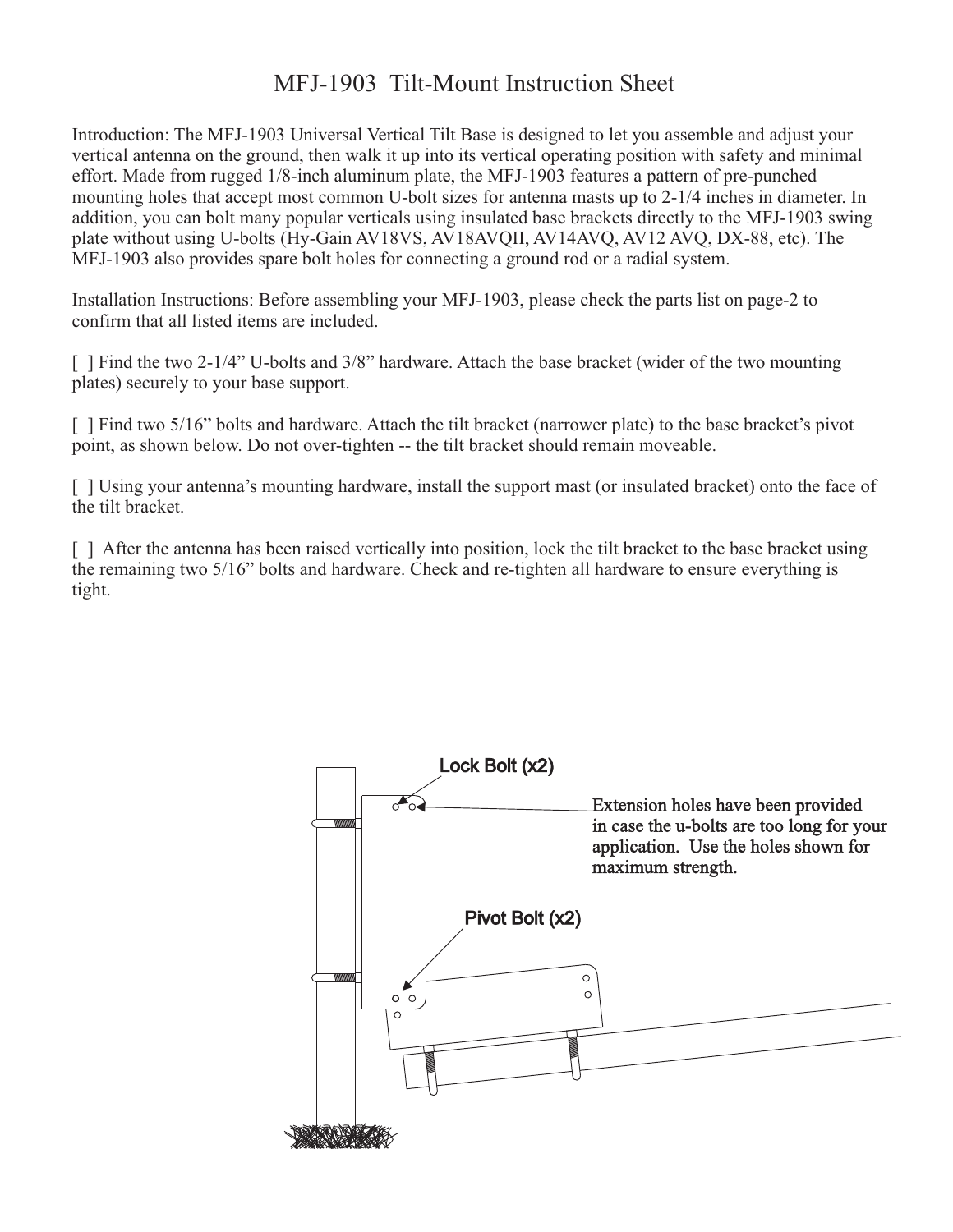Base Support: Your base support pipe (not included with the MFJ-1903 kit) should be made from thick-wall steel or aluminum tubing and extend at least 3 to 4 feet below ground. For multi-band verticals, we recommend seating the pipe in a 10-inch diameter posthole filled with ready-mix concrete to ensure stability. Note that antenna base supports should always be located well clear of power lines or neighboring property to avoid exposure to life-threatening injury or liability.

Parts List: Please check the contents of your MFJ-1903 package for the following items:

| $[ \ ]$           |                | Base bracket                    |
|-------------------|----------------|---------------------------------|
| $\lceil$ 1        | -1             | Tilt bracket                    |
| $\lceil$ $\rceil$ | 2              | $2-1/4$ " x $3/8$ " U-bolts     |
| $\lceil$ 1        | 2              | 2-1/4" Mast Saddles             |
| $\lceil$ $\rceil$ | $\overline{4}$ | $3/8$ " nut                     |
| $\lceil$ 1        | 4              | 3/8" flat washer                |
| $\lceil$ $\rceil$ | 4              | 3/8" split lock washer          |
| $\lceil$ $\rceil$ | 4              | $5/16$ " x $\frac{3}{4}$ " bolt |
| $\Box$            | 4              | $5/16$ " nuts                   |
| $\lceil$ 1        | 4              | $5/16$ " flat washer            |
|                   |                | $5/16$ " split lock washer      |

Missing or Defective Parts: MFJ warrants that all listed items for your MFJ-1903 tilt-mount kit are included and free from defect. If your bill of materials is missing parts or contains damaged items, contact the factory by phone at (662) 323-5869 to arrange for replacement or write. Our mailing and shipping address is: MFJ, 300 Industrial Park Road, Starkville, MS 39759. Please do not return any items to MFJ unless explicitly authorized to do by MFJ Customer Service.